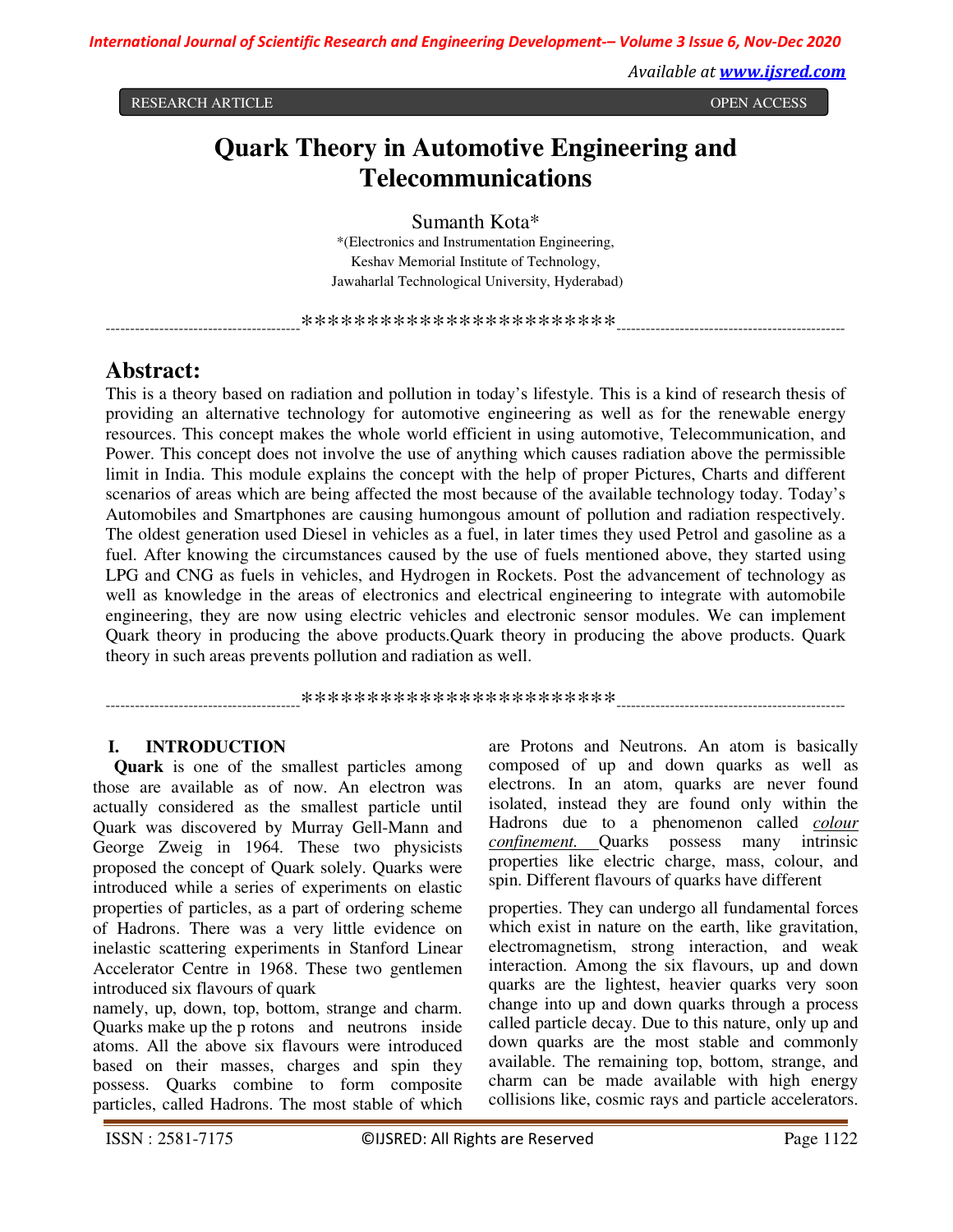## *Available at www.ijsred.com*

Every quark has a corresponding antiparticle called *anti-quark*, both the opposite quarks have the same magnitude but opposite sign. Every proton constitutes of two up quarks and a down quark which are bound to each other by a particle called *gluon*.



Figure 1: Up quarks, Down quarks and Gluons.



Figure 2: Standard model of elementary particles.

All quarks are spin- $\frac{1}{2}$ particles, and fall under the category of fermions

Quarks have fractional electrical charges, either  $-\frac{1}{3}$ or  $+\frac{2}{3}$ times the elementary electrical charge(e). Up, Charm, and Topquarks have the charge of  $+\frac{2}{3}$ e and Down, Strange, and Bottom quarks have the charge of  $-\frac{1}{2}$ e. The anti-quarks have the exact opposite charge.

Quarks are not much larger than  $10^{-4}$  times the size of protons.

## **II. CONCEPT**

 Electrons are moved in a path by placing an exact opposite charge next to the conductor, by doing that electrons attract towards such placed charge. This way electrons are move and are used to control electrical and electronic appliances in our daily life as we see.

In the same way, we have different approaches to move the quarks. We can use cosmic rays to excite quarks. As quarks are very light and very small, they require huge amount force. Cosmic rays are high energy protons which move through the space at a speed of light. Quarks are moved when they are subjected to the force caused by cosmic rays.



(Image: © Simon Swordy (U. Chicago), NASA) Figure 3: Cosmic rays

 There is also another method to move a quark, which is by using particle accelerator. A particle accelerator is a machine uses electromagnetic fields to propel the charged particles. As quarks come under fermions, they do exhibit electromagnetic properties and they are charged as well.

When quarks are inside the field in the direction of electromagnetic field exerted by the particle accelerator, the quarks move along that direction. In this method large force is not required to move a quark because of its smaller charge.

As quarks are 10000 times smaller than electrons, they require much lesser force which is required for propelling a quark. This method is more advantageous over the cosmic ray method,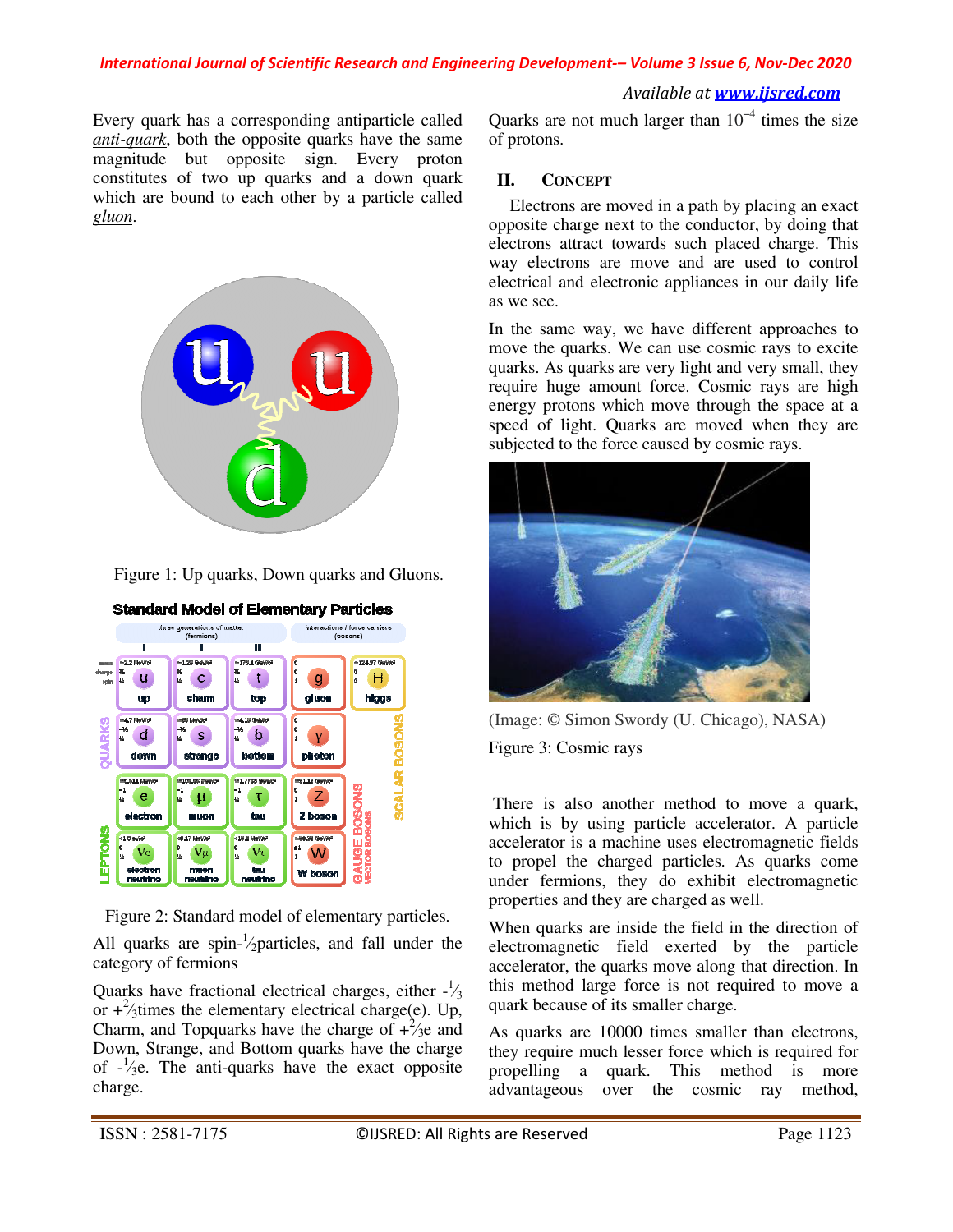#### *Available at www.ijsred.com*

considering few major drawbacks of cosmic ray technology since they are made of protons of an atom.Once the gluon is removed the binding of quarks, quarks can be used individually for any purpose. For doing this we need to know about gluon at first. A gluon is an elementary particle which glues quarks together. Gluons exhibit strong interaction like photons, but they are analogous to photons. A thing that differentiate both is:luons themselves carry a *colour-charge* of the strong interaction. This is unlike a *photon*, which mediates the *electromagnetic interaction* but lacks an *electric charge*.



Figure 4: Feynman diagram of emitted gluons, represented as helices.

Although gluons exhibit strong interaction, they can be removed, or the bonds are broken easily because they do not possess any charge. Gluons have spin 1, usually spin-1 particle exhibit three polarization states. So, in order to remove them we need to apply the technique of *Reverse Polarization or Depolarization.*

**Depolarisation** refers to a sudden change in membrane potential – usually from a (relatively) negative to positive internal charge.

Once gluon is broken, we are free to use quarks we get after the breakage. Such obtained quarks can be used in any applications. In this scenario, in *Telecommunication* and *Automobile Engineering*.

## **III. AUTOMOBILE ENGINEERING**

 In order to understand and implement this quark technology in automobiles, we need to know a vehicle works at the first place.

Every vehicle, be it a two-wheeler or a four-wheeler, the process of combustion is similar with just a difference of mechanism of the two vehicles.

Combustion and mechanism are same for oil and well as gas engines. Fuel which is stored in the fuel tank goes into the combustion chamber through nozzles, in the combustion chamber the fuel happens to react with oxygen in order to cause a combustion reaction (Combustion is a process of burning and producing energy in the presence of oxygen). One after the energy is produced in the engine, that force is supplied to the motor to rotate at a certain Torque and RPM depending on the amount of energy generated.

Whereas in electric vehicles this is not the case, energy is supplied from a lithium-ion battery which is placed in the vehicle. This power from the battery is directly given to the motor, and motor makes its shaft to rotate according to the amount of electricity received, this is controlled by a resistor device. In this way it processes certain amount of Torque as well as RPM to move the vehicle.

Now, in this certain scenario we can use both the above techniques to use quark technology in vehicles. If we have to use fuel engines, we will need to store the energy generated by the quarks with the help of particle accelerator, in a different storage system, this can raise complexity and cost involved in the overall process. Instead we can recreate the method of electric cars in this way- we can directly incorporate a particle accelerator itself in a vehicle as its engine, particle accelerator will be turned on, by giving sufficient power to it.

Particle accelerators use electric fields to speed up and increase the energy of a *beam* of **particles**, which are steered and focused by *magnetic fields*. Electric fields spaced around the **accelerator** switch from positive to negative at a given frequency, creating **radio waves** that accelerate **particles** in **bunches**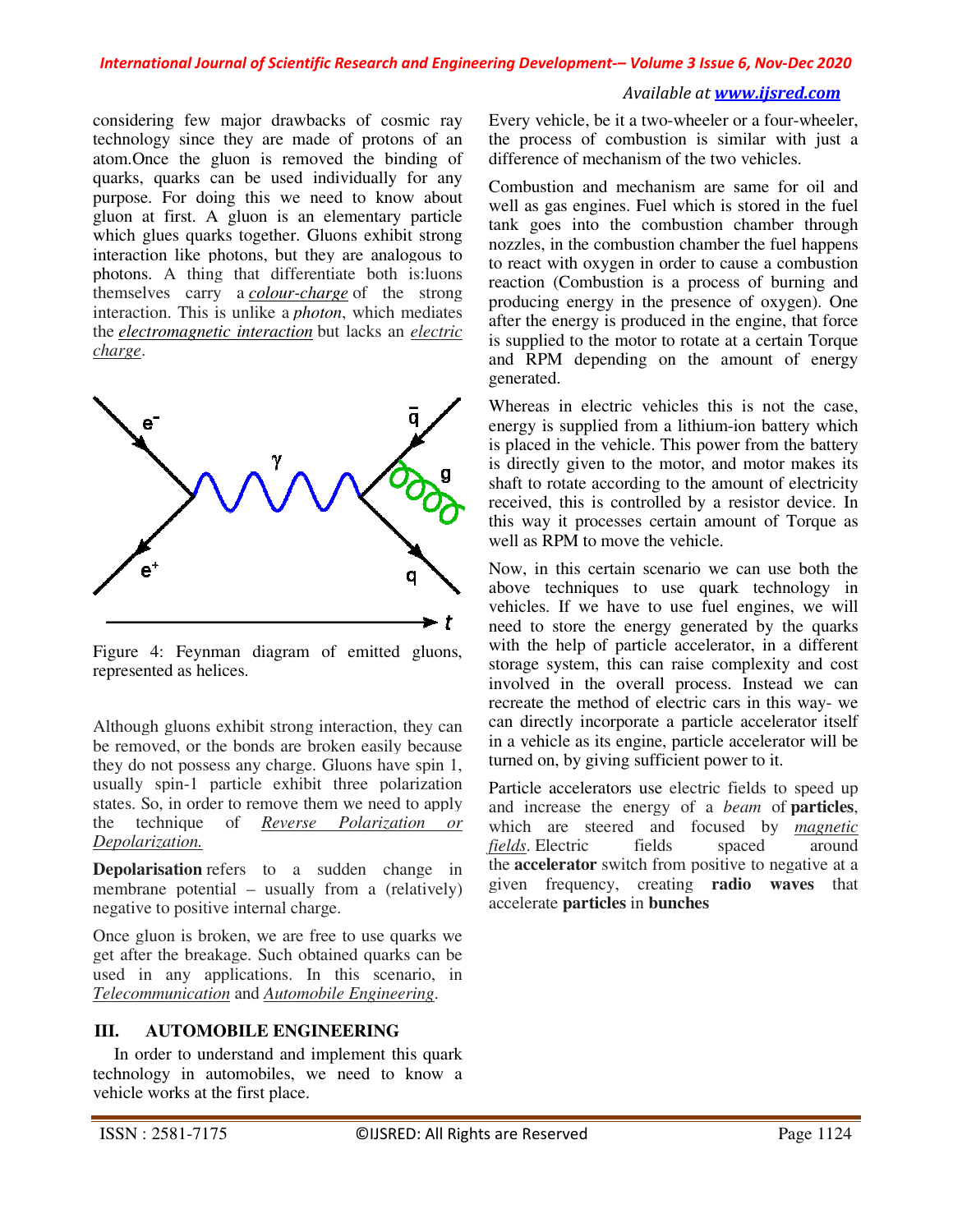*Available at www.ijsred.com*



Figure 5: Storing Energy Emitted by Quarks.

In order to provide electrical field to the particle accelerator as input, we need to have a battery pack inside the vehicle as in electric vehicles. When we turn the particle accelerator ON, it takes power from the battery to run. As a result of running of particle accelerator quarks energize to produce energy, which would be large enough to run an engine as well as a motor. One of the best advantages of using this is as a result of usage of the energy generated by quarks emits no pollution. Even though that emits pollution that cannot be felt until ages. As already mentioned above in [I], due to their smaller size which can [pass through the air, they don't settle on the ground to radiate pollution. If at all they cause radiation, that will be a very small or even negligible amount.

Although particle accelerators emit radiation, they release enormous amount of energy. There is also a way to prevent some amount of radiation from it. A small-scale example of this class is the *cathode ray tube* in an ordinary old televisionset. The achievable *kinetic energy* for particles in these devices is determined by the *accelerating voltage,* which is limited by electrical breakdown.



 Figure 6: Emission of Energy from Particle Accelerator

## **Electrodynamic or electromagnetic accelerators**, on the

other hand, use changing electromagnetic fields to accelerate particles. Since in these types the particles can pass through the same accelerating field multiple times, the output energy is not limited by the strength of the accelerating field. This class, which was first developed in the 1920s, is the basis for most modern large-scale accelerators.

Hence, a basic particle accelerator would be enough to produce the desired energy. We can redesign the particle accelerators with more efficiency.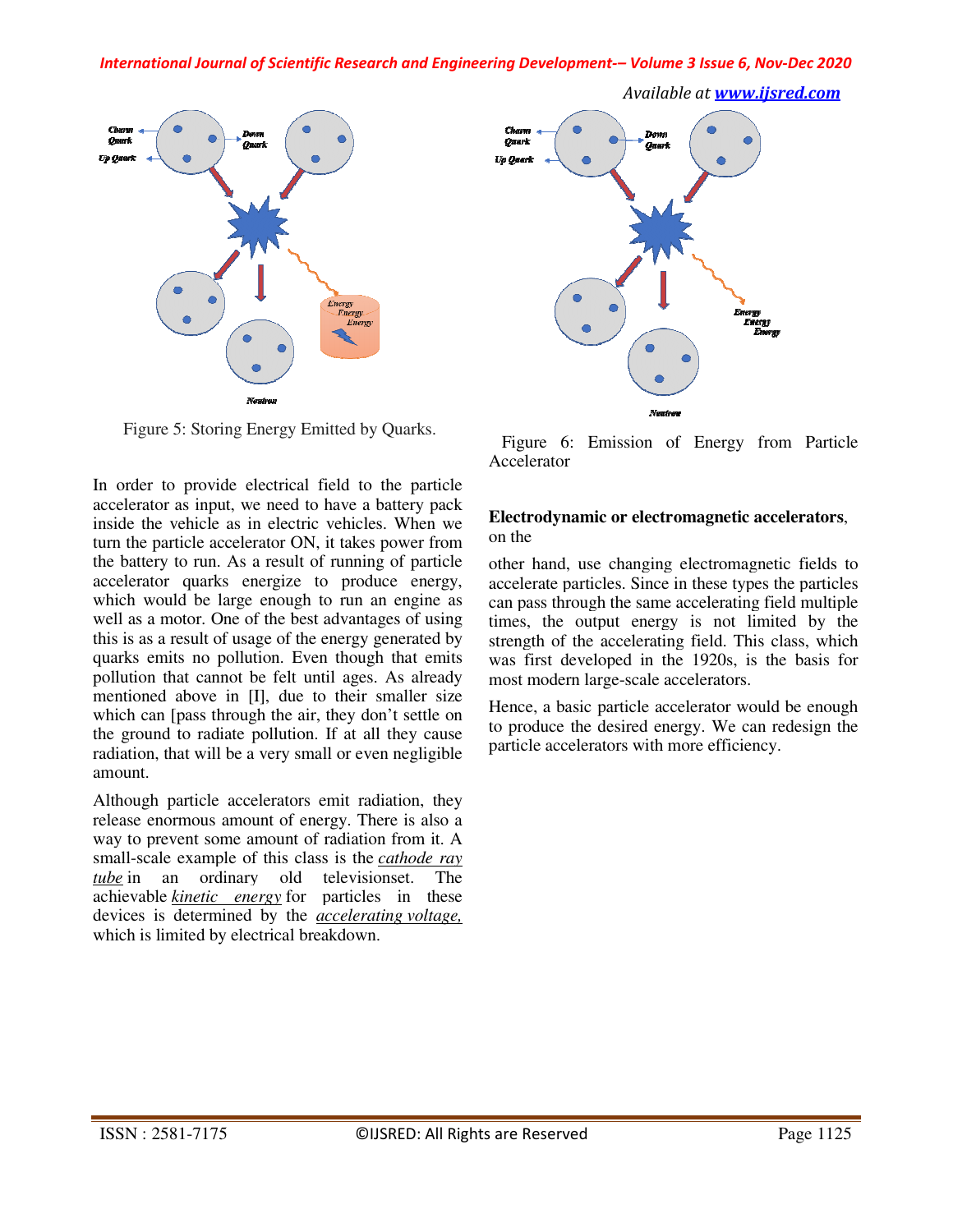*Available at www.ijsred.com*

## **IV. TELECOMMUNICATIONS**

In telecommunications, if we have to apply the concept of quark theory, we can neither opt the method of cosmic rays nor the method of particle accelerators. We need to design a device which could release quarks from the atoms and should be able to transmit later. This ensures faster communication than that of radio wave communication. Since, quarks can travel at the speed of light, we can ensure faster communication. But also need to be ensured is that, due to its smaller size it travels in a scattered manner. We need to align the quarks at the first place. Later a basic amount of energy just enough to transmit the series of quarks is applied to them.

Communication can be made faster than now using quark technology. We can also reduce or completey decline the radio frequency towers for the signal transmission, as quarks are very much faster than that of radio radio waves. Same as radio waves quarks can also penetrate through the walls, human body and air. Moreover quarks can penetrate through the places which radion waves cannot. This ensures distortion free communication as well as frequency. Very less frequency is required to transmit the quark allignment when compared to that of radio waves. Quarks can pass through the places where light can obviously not penetrate. Radio waves can penetrate through the places where light cannot , but light is much faster than that of quarks.

Therefore significant amount of decrease in radiation in atmosphere as well as loss in the signal can be observed by using quark technology.

We can further ensure that, we can use quark technology based telecommunication to even use it for interstellar communication for satellites and rockets.



Figure 2-1 The Amplitude, Frequency, and Phase Elements of a Radio Wave

Figure 7: Radio wave transmission

*Here, in the above figure decrease in amplitude can be witnessed, which does not happen using quark technology.* 





Here in the figure above we can see that quark is travelling at a speed of 186000 Miles per second. Whereas radio signal can at a speed as same as quark at 186000 Miles per second but the difference can be observed from figure 7, it shows the loss of signal at certain times. Decrease in amplitude in the figure tells us that it has undergone certain loss so that amplitude has been decreased. A radio wave can travel very far in space than on the earth, it means that radio waves can be obstructed by air/wind/breeze. It always depends on propagation mode of wave on the earth, usually a ground wave travels up to ~300–500 **km.** 

So far, the fastest telecommunication is 5G signal. But it cannot travel much longer without being amplified after certain distances, sub 6GHz and millimeter wave technologies are the options for 5G. They are not possible practically in city environment due to large number of obstacles around.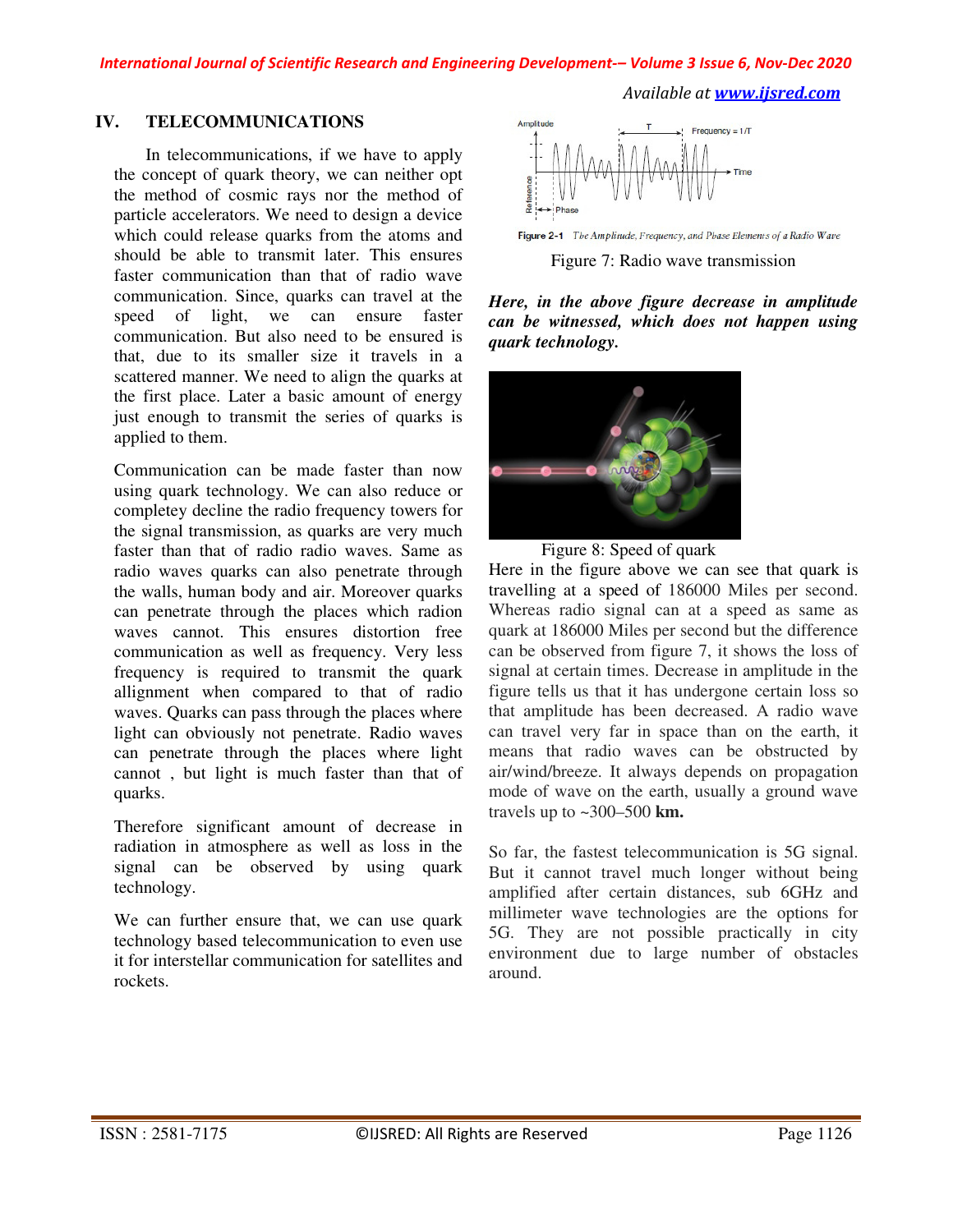

https://www.researchgate.net/profile/Jan\_Duha Figure 9: Strength of mobile signal

As shown above, the mobile signal drops as the distance increases. Hence, they need to be amplified with numerous towers in between. Direction is also decided by the towers

Whereas it is not the case with quarks, we can transmit them to any direction from specific center location. One transmitter- multiple directions method is applied. No intermediate towers required to amplified that signal. Depending upon the number of users, the bandwidth is adjusted.

#### **REFERENCES**

- 1. **^** "Quark (subatomic particle)". Encyclopædia Britannica. Retrieved 29 June 2008.
- 2. **^** R. Nave. "Confinement of Quarks". HyperPhysics. Georgia State University, Department of Physics and Astronomy. Retrieved 29 June 2008.
- 3. **^** R. Nave. "Bag Model of Quark Confinement". HyperPhysics. Georgia State University, Department of Physics and Astronomy. Retrieved 29 June 2008.
- 4. ^ Jump up to:**<sup>a</sup> <sup>b</sup>** R. Nave. "Quarks". HyperPhysics. Georgia State University, Department of Physics and Astronomy. Retrieved 29 June 2008.
- 5. ^ Jump up to:**<sup>a</sup> <sup>b</sup> <sup>c</sup> <sup>d</sup>** B. Carithers; P. Grannis (1995). "Discovery of the Top Quark" (PDF). Beam Line. **25** (3): 4–16. Retrieved 23 September2008.
- 6.  $\wedge$  Jump up to:<sup>a b</sup> E. D. Bloom; et al. (1969). "High-Energy Inelastic e–pScattering at 6° and 10°". Physical Review Letters. **23** (16): 930– 934. Bibcode:1969PhRvL..23..930B. doi:10.1103/PhysRevLett. 23.930.
- 7. ^ Jump up to:**<sup>a</sup> <sup>b</sup>** M. Breidenbach; et al. (1969). "Observed Behavior of Highly Inelastic Electron–Proton

Scattering". Physical Review Letters. **23**(16): 935– 939. Bibcode:1969PhRvL..23..935B. doi:10.1103/PhysRevLett. 23.935. OSTI 1444731. S2CID 2575595.

 *Available at www.ijsred.com*

- 8. **^** S. S. M. Wong (1998). Introductory Nuclear Physics (2nd ed.). Wiley Interscience. p. 30. ISBN 978-0-471-23973-4.
- 9. **^** K. A. Peacock (2008). The Quantum Revolution. Greenwood Publishing Group. p. 125. ISBN 978-0-313-33448-1.
- 10. **^** B. Povh; C. Scholz; K. Rith; F. Zetsche (2008). Particles and Nuclei. Springer. p. 98. ISBN 978-3-540-79367-0.
	- 11. **^** Section 6.1. in P. C. W. Davies (1979). The Forces of Nature. Cambridge University Press. ISBN 978-0-521-22523-6.
- 12. ^ Jump up to:<sup>a b c</sup> M. Munowitz (2005). Knowing. Oxford University Press. p. 35. ISBN 978-0-19-516737-5.
- 13. **^** W.-M. Yao; et al. (Particle Data Group) (2006). "Review of Particle Physics: Pentaquark Update" (PDF). Journal of Physics G. **33**(1): 1–1232. arXiv:astroph/0601168. Bibcode:2006JPhG...33....1Y. doi:10.1088/0954- 3899/33/1/001.
- 14. **^** S.-K. Choi; et al. (Belle Collaboration) (2008). "Observation f a Resonance-like Structure in the  $\pi^{\pm}$ Ψ′ Mass Distribution in Exclusive B→K  $\pi^{\pm}$ Ψ′ decays". Physical Review Letters. **100** (14): 142001. arXiv:0708.1790. Bibcode:2008PhRvL.100n2001C. doi :10.1103/PhysRevLett.100.142001. PMID 18518023. S2CID 11
- 15. **^** "Belle Discovers a New Type of Meson" (Press release). KEK. 2007. Archived from the original on 22 January 2009. Retrieved 20 June 2009.

9138620.

- 16. **^** R. Aaij; et al. (LHCb collaboration) (2014). "Observation of the Resonant Character of the Z(4430)<sup>-</sup> State". Physical Review Letters. **112** (22): 222002. arXiv:1404.1903. Bibcode:2014PhRvL.112v200 2A. doi:10.1103/PhysRevLett.112.222002. PMID 249497 60. S2CID 904429.
- 17. **^** R. Aaij; et al. (LHCb collaboration) (2015). "Observation of J/ψp Resonances Consistent with Pentaquark States in  $\Lambda^0$ <sup>b</sup>→J/ψK − p Decays". Physical Review Letters. **115** (7): 072001. arXiv:1507.03414. Bibcode:2015PhRvL.115g20 01A. doi:10.1103/PhysRevLett.115.072001. PMID 26317 714.
- 18. **^** C. Amsler; et al. (Particle Data Group) (2008). "Review of Particle Physics: b′ (4th Generation) Quarks, Searches for" (PDF). Physics Letters B. **667** (1): 1– 1340. Bibcode:2008PhLB..667....1A. doi:10.1016/j.physle tb.2008.07.018.
- 19. **^** C. Amsler; et al. (Particle Data Group) (2008). "Review of Particle Physics: t′ (4th Generation) Quarks, Searches for" (PDF). Physics Letters B. **667** (1): 1– 1340. Bibcode:2008PhLB..667....1A. doi:10.1016/j.physle tb.2008.07.018.
- 20. **^** D. Decamp; et al. (ALEPH Collaboration) (1989). "Determination of the Number of Light Neutrino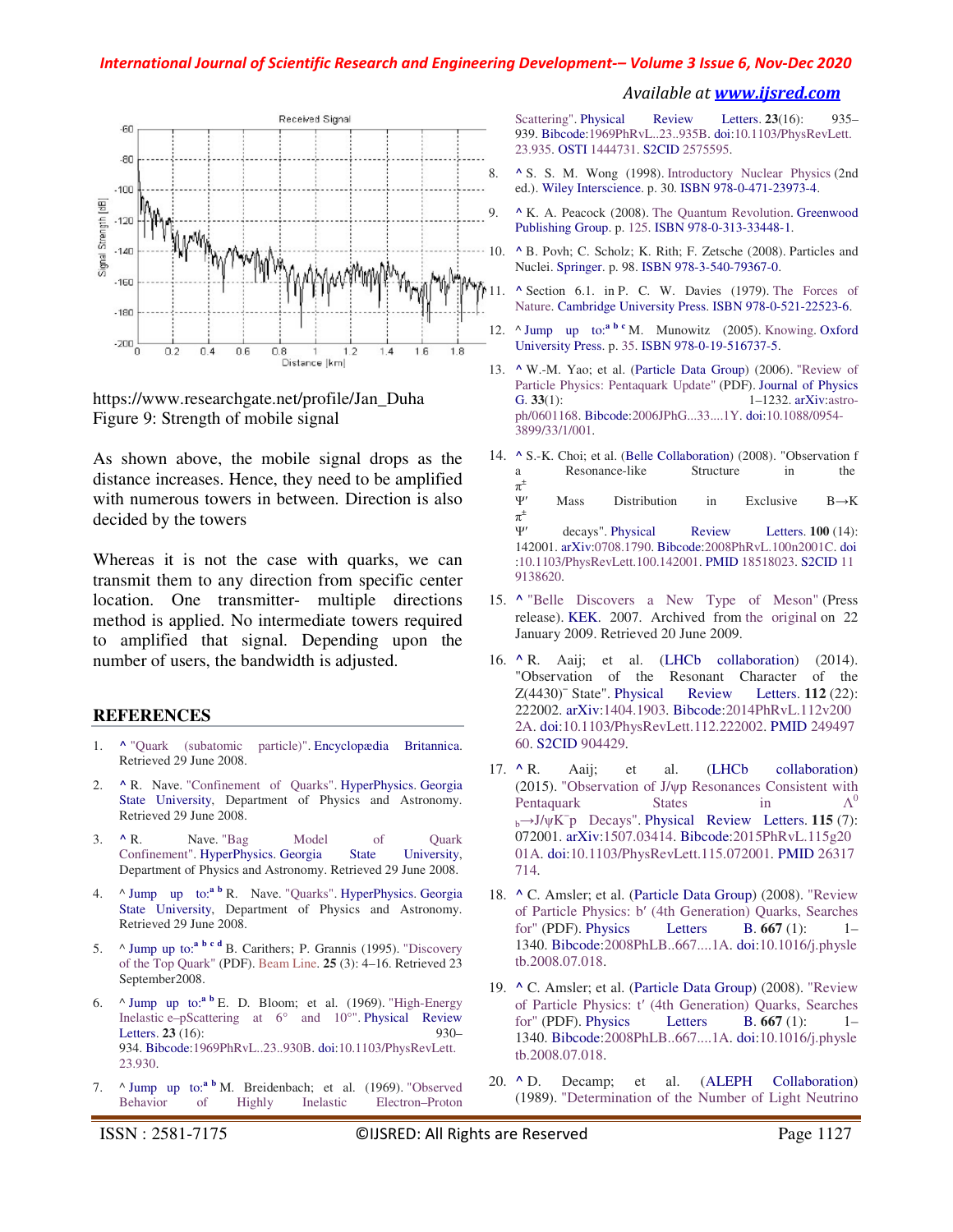*Available at www.ijsred.com*

Species" (PDF). Physics Letters B. 231 (4): 519. Bibcode:1989PhLB..231..519D. doi:10.1016/0370- 2693(89)90704-1.

- 21. **^** A. Fisher (1991). "Searching for the Beginning of Time: Cosmic Connection". Popular Science. **238** (4): 70.
- 22. **^** J. D. Barrow (1997) [1994]. "The Singularity and Other Problems". The Origin of the Universe (Reprint ed.). Basic Books. ISBN 978-0-465-05314-8.
- 23. **^** D. H. Perkins (2003). Particle Astrophysics. Oxford University Press. p. 4. ISBN 978-0-19-850952-3.
- 24. A Jump up to:<sup>a b</sup> M. Gell-Mann (1964). "A Schematic Model of Baryons and Mesons". Physics Letters. **8** (3): 214– 215. Bibcode:1964PhL.....8..214G. doi:10.1016/S0031- 9163(64)92001-3.
- 25. ^ Jump up to:**<sup>a</sup> <sup>b</sup>** G. Zweig (1964). "An SU(3) Model for Strong Interaction Symmetry and its Breaking" (PDF). CERN-TH-401.
- 26. ^ Jump up to:**<sup>a</sup> <sup>b</sup>** G. Zweig (1964). "An SU(3) Model for Strong Interaction Symmetry and its Breaking: II". CERN-TH-412.
- 27. **^** M. Gell-Mann (2000) [1964]. "The Eightfold Way: A Theory of Strong Interaction Symmetry". In M. Gell-Mann, Y. Ne'eman (ed.). The Eightfold Way. Westview Press. p. 11. ISBN 978-0-7382-0299-0. Original: M. Gell-Mann (1961). "The Eightfold Way: A Theory of Strong Interaction Symmetry". Synchrotron Laboratory Report CTSL-20. California Institute of Technology. doi:10.2172/4008239.

28. **^** Y. Ne'eman (2000) [1964]. "Derivation of Strong Interactions from Gauge Invariance". In M. Gell-Mann, Y. Ne'eman (ed.). The Eightfold Way. Westview Press. ISBN 978-0-7382-0299-0. Original Y. Ne'eman (1961). "Derivation of Strong Interactions from Gauge Invariance". Nuclear Physics. **26** (2): 222. Bibcode:1961NucPh..26..222N. doi:10.1016/0029- 5582(61)90134-1.

- 29. **^** R. C. Olby; G. N. Cantor (1996). Companion to the History of Modern Science. Taylor & Francis. p. 673. ISBN 978-0-415-14578-7.
- 30. **^** A. Pickering (1984). Constructing Quarks. University of Chicago Press. pp. 114–125. ISBN 978-0-226-66799-7.
- 31. **^** B. J. Bjorken; S. L. Glashow (1964). "Elementary Particles and SU(4)". Physics Letters. **11** (3): 255– 257. Bibcode:1964PhL....11..255B. doi:10.1016/0031- 9163(64)90433-0.
- 32. **^** J. I. Friedman. "The Road to the Nobel Prize". Huế University. Archived from the original on 25 December 2008. Retrieved 29 September 2008.
- 33. **^** R. P. Feynman (1969). "Very High-Energy Collisions of Hadrons" (PDF). Physical Review Letters. **23** (24): 1415–

1417. Bibcode:1969PhRvL..23.1415F. doi:10.1103/PhysR evLett.23.1415.

- 34. **^** S. Kretzer; H. L. Lai; F. I. Olness; W. K. Tung (2004). "CTEQ6 Parton Distributions with Heavy Quark Mass Effects". Physical Review D. **69** (11): 114005. arXiv:hepph/0307022. Bibcode:2004PhRvD..69k4005K. doi:10.110 3/PhysRevD.69.114005. S2CID 119379329.
- 35. ^ Jump up to:**<sup>a</sup> <sup>b</sup>** D. J. Griffiths (1987). Introduction to Elementary Particles. John Wiley & Sons. p. 42. ISBN 978-0-471-60386-3.
- 36. **^** M. E. Peskin; D. V. Schroeder (1995). An Introduction to Quantum Field Theory. Addison–Wesley. p. 556. ISBN 978-0-201-50397-5.
- 37. **^** V. V. Ezhela (1996). Particle Physics. Springer. p. 2. ISBN 978-1-56396-642-2.
- 38. **^** S. L. Glashow; J. Iliopoulos; L. Maiani (1970). "Weak Interactions with Lepton–Hadron Symmetry". Physical Review **D. 2** (7): 1285– 1292. Bibcode:1970PhRvD...2.1285G. doi:10.1103/Phys RevD.2.1285.
- 39. **^** D. J. Griffiths (1987). Introduction to Elementary Particles. John Wiley & Sons. p. 44. ISBN 978-0-471- 60386-3.
- 40. **^** M. Kobayashi; T. Maskawa (1973). "CP-Violation in the Renormalizable Theory of Weak Interaction". Progress of Theoretical Physics. **49** (2): 652– 657. Bibcode:1973PThPh..49..652K. doi:10.1143/PTP.49. 652. hdl:2433/66179.
- 41. ^ Jump up to:<sup>a b</sup> H. Harari (1975). "A New Quark Model for hadrons". Physics Letters B. **57** (3): 265. Bibcode:1975PhLB...57..265H. doi:10.1016/0370- 2693(75)90072-6.
- 42. ^ Jump up to:**<sup>a</sup> <sup>b</sup>** K. W. Staley (2004). The Evidence for the Top Quark. Cambridge University Press. pp. 31– 33. ISBN 978-0-521-82710-2.
- 43. **^** S. W. Herb; et al. (1977). "Observation of a Dimuon Resonance at 9.5 GeV in 400-GeV Proton–Nucleus<br>Collisions". Physical Review Letters. **39** (5): Collisions". Physical Review Letters. **39** (5): 252. Bibcode:1977PhRvL..39..252H. doi:10.1103/PhysRe vLett.39.252. OSTI 1155396.
- 44. **^** M. Bartusiak (1994). A Positron named Priscilla. National Academies Press. p. 245. ISBN 978-0- 309-04893-4.
- 45. **^** F. Abe; et al. (CDF Collaboration) (1995). "Observation of Top Quark Production in p

p Collisions with the Collider Detector at Fermilab". Physical Review Letters. **74** (14): 2626– 2631. arXiv:hep-

ex/9503002. Bibcode:1995PhRvL..74.2626A. doi:10.1103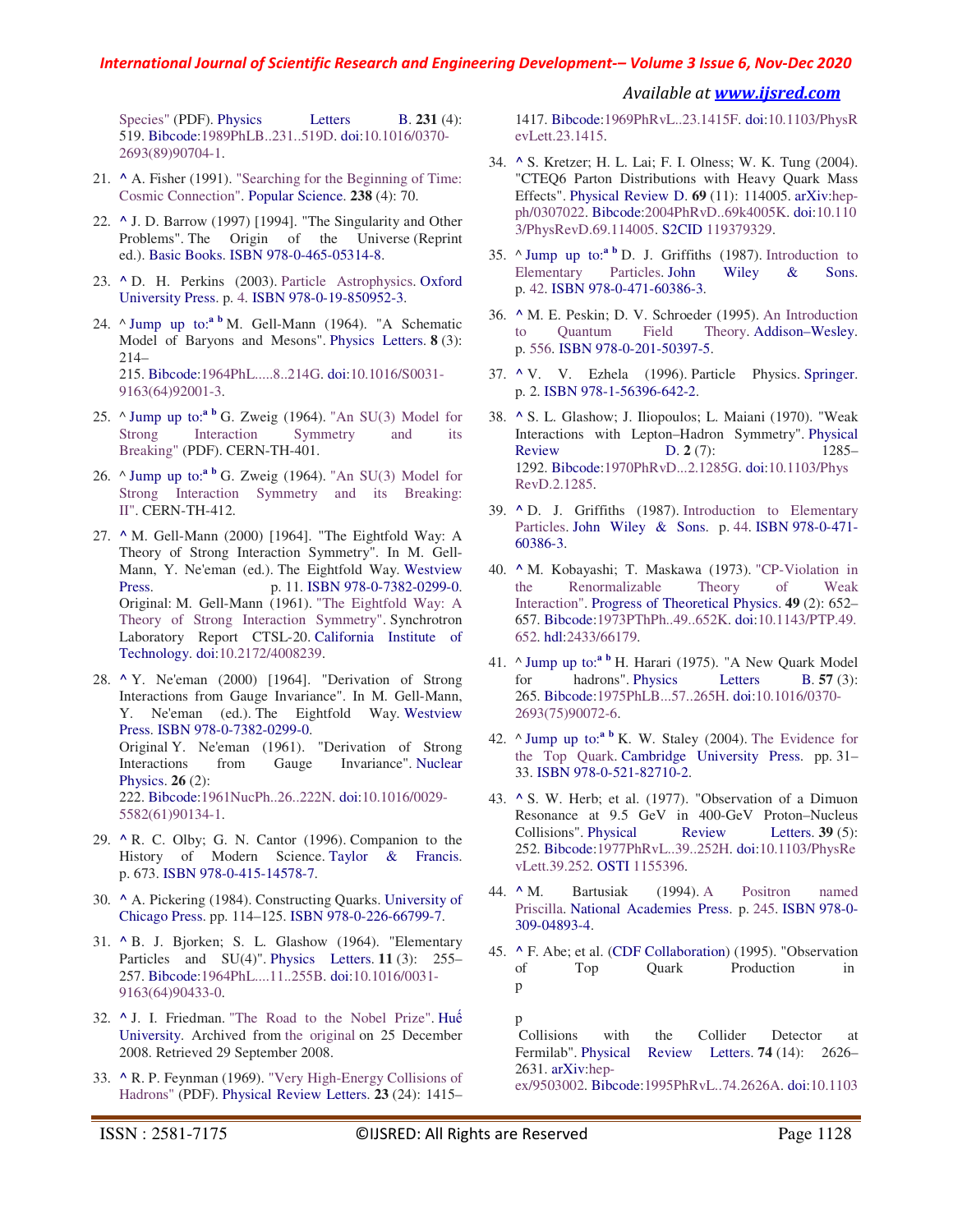*Available at www.ijsred.com*

/PhysRevLett.74.2626. PMID 10057978. S2CID 1194513 28.

- 46. **^** S. Abachi; et al. (DØ Collaboration) (1995). "Observation of the Top Quark". Physical Review Letters. **74** (14): 2632–2637. arXiv:hepex/9503003. doi:10.1103/PhysRevLett.74.2632. PMID 10 057979. S2CID 42826202.
- 47. **^** K. W. Staley (2004). The Evidence for the Top Quark. Cambridge University Press. p. 144. ISBN 978-0- 521-82710-2.
- 48. **^** "New Precision Measurement of Top Quark Mass". Brookhaven National Laboratory News. 2004. Archived from the original on 5 March 2016. Retrieved 3 November 2013.
- 49. **^** J. Joyce (1982) [1939]. Finnegans Wake. Penguin Books. p. 383. ISBN 978-0-14-006286-1.
- 50. **^** S. Pronk-Tiethoff (2013). The Germanic loanwords in Proto-Slavic. Rodopi. p. 71. ISBN 978-9401209847.
- 51. **^** "What Does 'Quark' Have to Do with Finnegans Wake?". Merriam-Webster. Retrieved 17 January 2018.
- 52. **^** G. E. P. Gillespie. "Why Joyce Is and Is Not Responsible for the Quark in Contemporary Physics" (PDF). Papers on Joyce 16. Retrieved 17 January 2018.
- 53. **^** M. Gell-Mann (1995). The Quark and the Jaguar: Adventures in the Simple and the Complex. Henry Holt and Co. p. 180. ISBN 978-0-8050-7253-2.
- 54. **^** J. Gleick (1992). Genius: Richard Feynman and Modern Physics. Little Brown and Company. p. 390. ISBN 978-0- 316-90316-5.
- 55. **^** J. J. Sakurai (1994). S. F. Tuan (ed.). Modern Quantum Mechanics (Revised ed.). Addison–Wesley. p. 376. ISBN 978-0-201-53929-5.
- 56. ^ Jump up to:**<sup>a</sup> <sup>b</sup>** D. H. Perkins (2000). Introduction to High Energy Physics. Cambridge University Press. p. 8. ISBN 978-0-521-62196-0.
- 57. **^** M. Riordan (1987). The Hunting of the Quark: A True Story of Modern Physics. Simon & Schuster. p. 210. ISBN 978-0-671-50466-3.
- 58. **^** Rolnick, William B. (2003). Remnants Of The Fall: Revelations Of Particle Secrets. World Scientific Pub Co Inc. p. 136. ISBN 978-9812380609. Retrieved 14 October 2018. quark keats truth beauty.
- 59. **^** Mee, Nicholas (2012). Higgs Force: Cosmic Symmetry Shattered. Quantum Wave Publishing. ISBN 978- 0957274617. Retrieved 14 October 2018.
- 60. **^** Gooden, Philip (2016). May We Borrow Your Language?: How English Steals Words From All Over the World. Head of Zeus. ISBN 978-1784977986. Retrieved 14 October 2018.
- 61. **^** F. Close (2006). The New Cosmic Onion. CRC Press. p. 133. ISBN 978-1-58488-798-0.
- 62. **^** J. T. Volk; et al. (1987). "Letter of Intent for a Tevatron Beauty Factory" (PDF). Fermilab Proposal #783.
- 63. **^** C. Quigg (2006). "Particles and the Standard Model". In G. Fraser (ed.). The New Physics for the Twenty-First Century. Cambridge University Press. p. 91. ISBN 978-0- 521-81600-7.
- 64. **^** "The Standard Model of Particle Physics". BBC. 2002. Retrieved 19 April 2009.
- 65. **^** F. Close (2006). The New Cosmic Onion. CRC Press. pp. 80–90. ISBN 978-1-58488-798-0.
- 66. **^** D. Lincoln (2004). Understanding the Universe. World Scientific. p. 116. ISBN 978-981-238-705-9.
- 67. **^** "Weak Interactions". Virtual Visitor Center. Stanford Linear Accelerator Center. 2008. Retrieved 28 September 2008.
- 68. **^** K. Nakamura; et al. (Particle Data Group) (2010). "Review of Particles Physics: The CKM Quark-Mixing Matrix" (PDF). Journal of Physics G. **37** (7A): 075021. Bibcode:2010JPhG...37g5021N. doi:10.1088/095 4-3899/37/7A/075021.
- 69. **^** Z. Maki; M. Nakagawa; S. Sakata (1962). "Remarks on the Unified Model of Elementary Particles". Progress of Theoretical Physics. **28** (5): 870. Bibcode:1962PThPh..28..870M. doi:10.1143/PTP.28 .870.
- 70. **^** B. C. Chauhan; M. Picariello; J. Pulido; E. Torrente-Lujan (2007). "Quark–Lepton Complementarity, Neutrino and Standard Model Data Predict  $\theta$ <sup>PMNS</sup>  $_{13} = 9^{\circ} + 1^{\circ}$ <br>-2°". European Physical Journal. **C50** (3): 573– 578. arXiv:hepph/0605032. Bibcode:2007EPJC...50..573C. doi:10.1140/ epjc/s10052-007-0212-z. S2CID 118107624.
- 71. **^** R. Nave. "The Color Force". HyperPhysics. Georgia State University, Department of Physics and Astronomy. Retrieved 26 April 2009.
- 72. **^** B. A. Schumm (2004). Deep Down Things. Johns Hopkins University Press. pp. 131–132. ISBN 978-0- 8018-7971-5.
- 73. ^ Jump up to:**<sup>a</sup> <sup>b</sup>** Part III of M. E. Peskin; D. V. Schroeder (1995). An Introduction to Quantum Field Theory. Addison–Wesley. ISBN 978-0-201-50397-5.
- 74. **^** V. Icke (1995). The Force of Symmetry. Cambridge University Press. p. 216. ISBN 978-0-521-45591-6.
- 75. **^** M. Y. Han (2004). A Story of Light. World Scientific. p. 78. ISBN 978-981-256-034-6.
- 76. **^** C. Sutton. "Quantum Chromodynamics (physics)". Encyclopædia Britannica Online. Retrieved 12 May 2009.